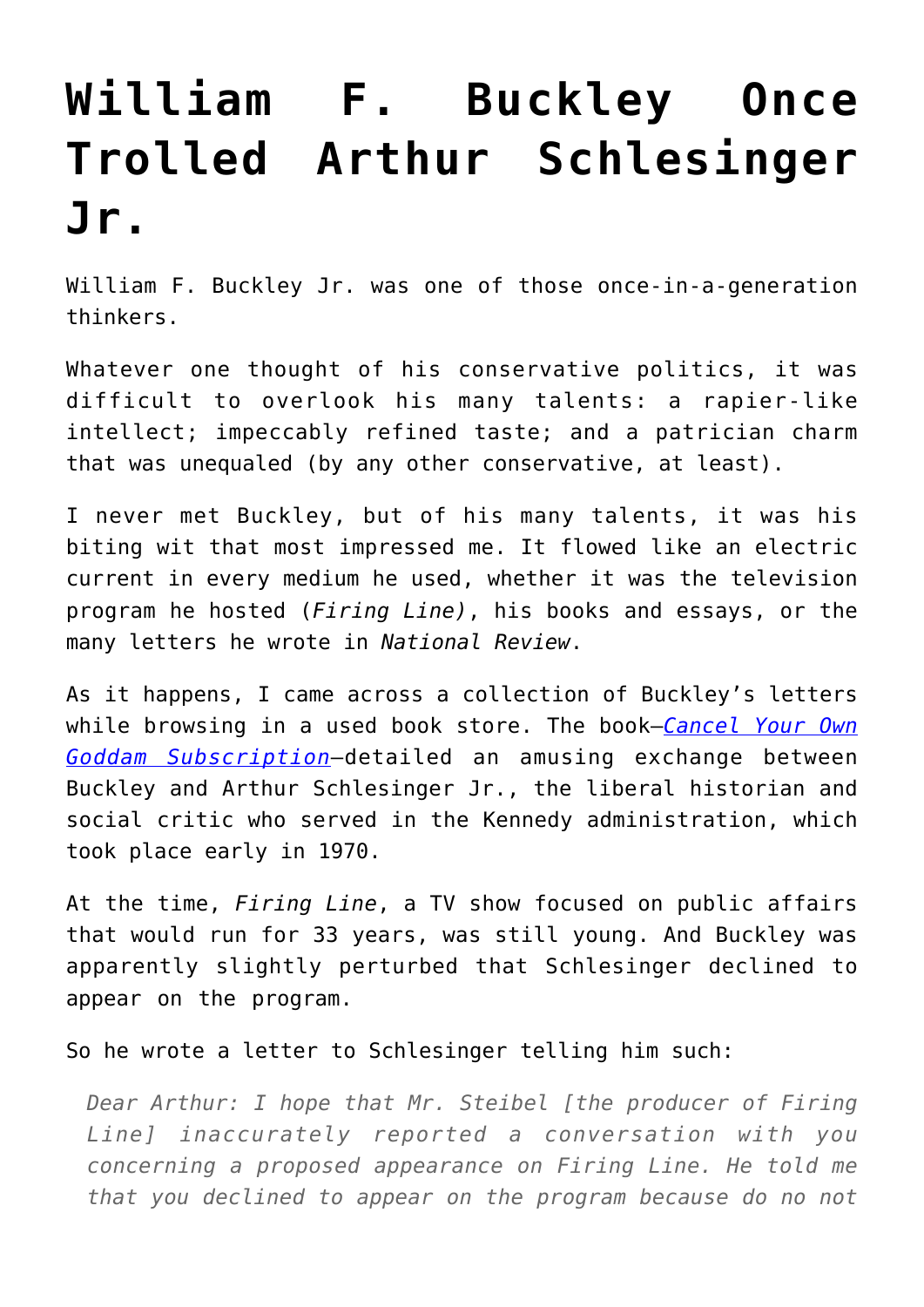*want to "help" my program, and you do not want to increase my influence, although to be sure you hope that the program survives. It seems to me that the latte desire is by definition vitiated by the initial commitment. If all the liberals who have appear on Firing Line reasoned similarly, it would necessarily follow that the program would cease to exist—or is it your position that other liberals should appear on the program, but you should not. And I should have though it would follow that a public exchange with me would diminish, rather than increase, my influence. And anyway, the general public aside, shouldn't you search out opportunities to expose yourself to my rhetoric and wit? How else will you fulfill your lifelong dream of emulating them.\* – Yours, Wm F. Buckley Jr.*

Schlesinger wrote a cheeky response implying that Buckley was "becoming a little tetchy" in his declining years. But the historian's humor vanished when he discovered that Buckley had published his letter to Schlesinger in *National Review*.

*Dear Bill:* 

*I do not see The National Enquirer or National Review or whatever it is called; but I understand that you ran your sill letter of January 15 to me in your issue of February 10. I gather also that in neither this nor the succeeding issue did you run my reply of January 30, though it had obviously been in your hands in plenty of time. In a better world I might have hoped that you would have had the elementary fairness, or guts, to provide equal time; but, alas, wrong again.* 

Buckley of course did publish Schlesinger's letter in a subsequent issue, and explained to Schlesinger that he did not originally do so because he did not have Schlesinger's permission. (Perhaps this explanation was genuine, perhaps not. I suspect WFB was winding up his counterpart.)